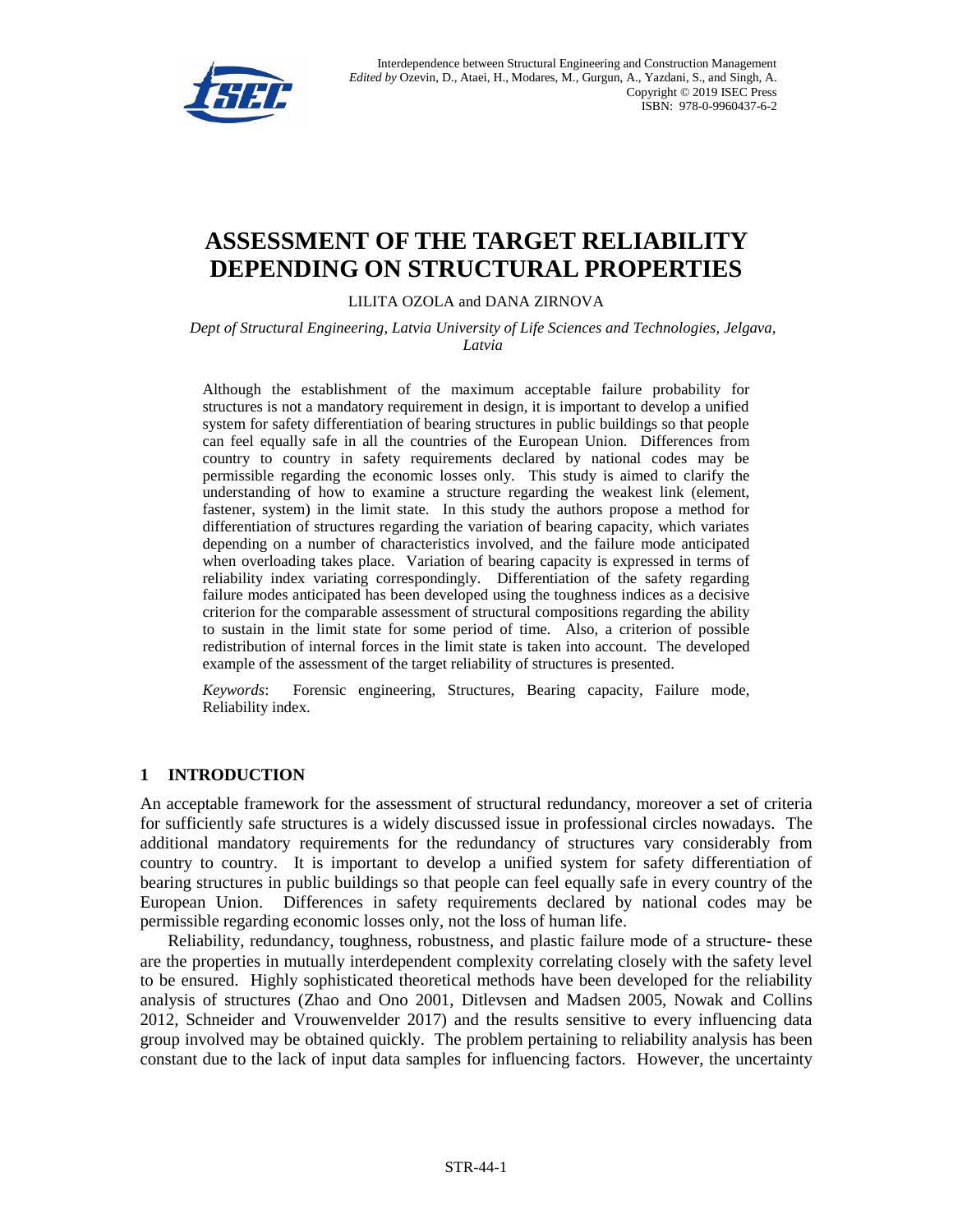of the results of reliability analysis is mainly due to a complex interaction of factors both numerically measurable and logically quantified. A more comprehensive review on reliabilitybased performance criteria for structural systems has been completed by Ghosn *et al*. (2016).

In this study a proposal for the structural safety assessment incorporating essentially different indices of properties has been examined. The method proposed is based on the findings and examination of the behavior of the weakest link in structural system (element, fastener, whole system) when the limit state occurs.

### **2 BACKGROUND FOR THE SAFETY ASSESSMENT FRAMEWORK**

Comprehensive structural design has been built upon three mutually interdependent categories:

- Code-based design
- Reliability and/or risk analysis
- Design for robustness, redundancy and plastic failure mode of a system

Most of the structural design codes are established in partial factor format. It is provided that load and resistance sets are located in a distance safe enough by means of partial factor values. Normally larger distance leads to a safer but more expensive structure. Also, some overlap zone is unavoidable in any case because of indeterminate factors peculiar to structural system in its complexity. Moreover, code conditions are developed to provide desirable safety margins for individual members and joints of a structure. The assessment of a safe behavior of an entire system remains in the competence of the professionals. Usually the approach to safety assessment is quite formal – basically done following some generalized safety provisions stated by national authorities. Normally these safety assessment procedures involve an uncertainty that should be taken into account.

Uncertainty is the main problem in structural design and construction. Variation of bearing capacity is generated by a large variety of input data (Keskküla and Ozola 2003). It has been proven by a large number of sample tests that material resistance variables may be assumed as normally distributed and mutually independent on load in terms of statistics. In such a situation the simplest linear limit state function has been applied for the definition of the reliability index as it is stated in Annex C of Eurocode EN 1990:2002/A1:2005/AC (2010). The reliability index in its often-used definition includes statistical properties of both data sets- those of resistance and load. However, it is doubtful that two variable reliability index reflects adequately a safety zone of the structure, since a large number of variables involved come from the load data set and thereby hide away some portion of resistance variation, which may occur more often. Let us consider the probabilities of negative performance function values in the case of combination of statistically distinctive load and resistance data set, illustrated by normally distributed probability diagrams in Figure 1. Case A is characterized by coefficient of variation (COV) for action (E) variables of 0.22 and COV=0.06 for resistance (R) variables. In Case B corresponding values of COV are 0.18 and 0.14. It is worthwhile to draw attention to big gap between the probabilities of the negative performance function (R-E) value in Case A, when  $P(R-E=-0.3)= 7.66E-18$ , and in Case B, when for the same (R-E) value the probability is  $P(R-E=-0.3)= 2.27E-06$  due to different overlap zones.

In order to put focus on the variation of resistance effect being studied, it is assumed that the action effect is a certain fixed value  $(e_0)$ , which may be adopted as the fractile of the resistance (*R*), and probability of failure ( $P_f$ ) is expressed by Eq. (1). But one variable reliability index ( $\beta$ ) is defined by Eq. (2), where  $\mu_R$  is the average value of bearing capacity data set and  $\sigma_R$  is the standard deviation.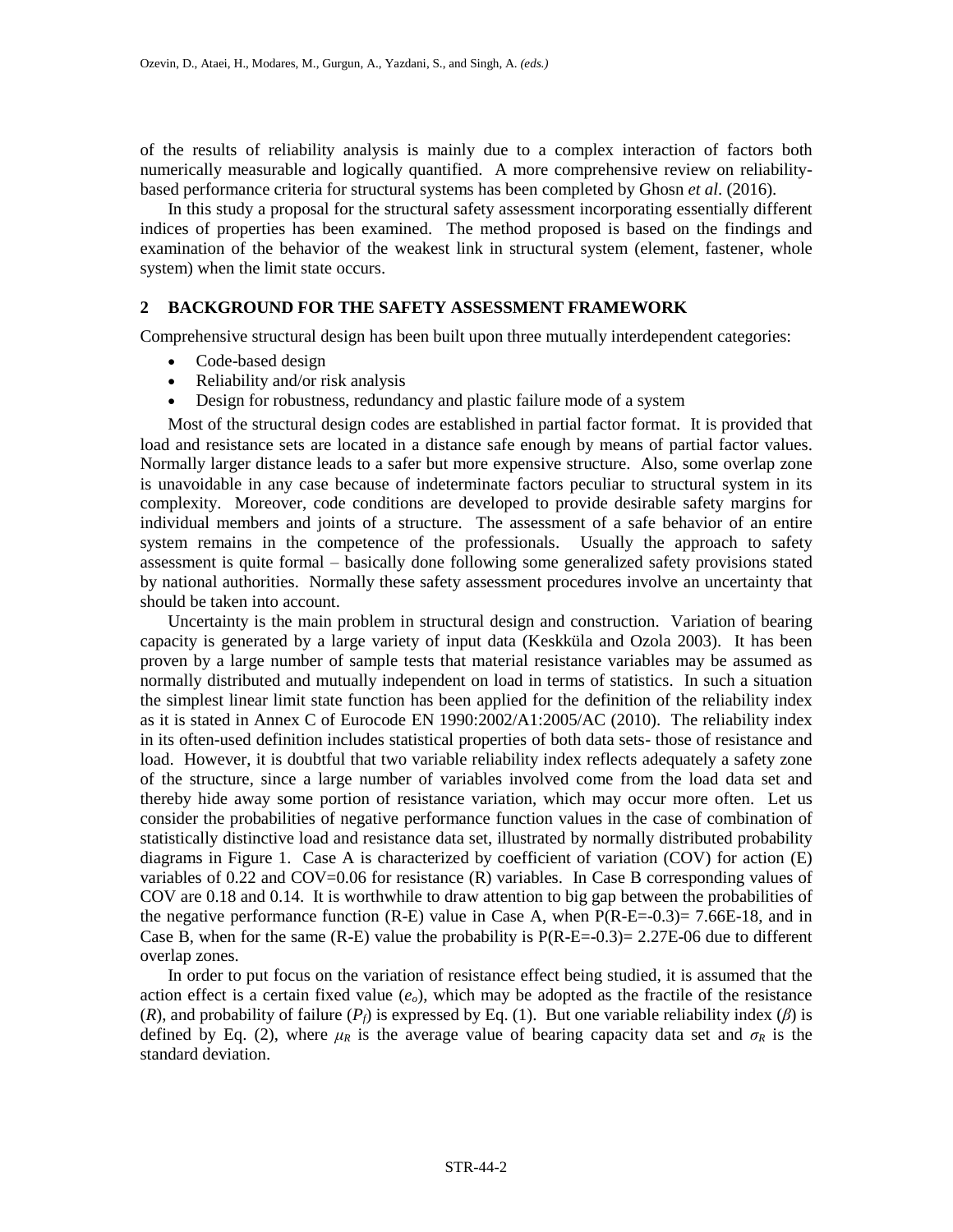$$
P_f = P(R < e_o) = \Phi_R(e_o)
$$
 (1)

$$
\beta = (\mu_R - e_o)/\sigma_R \tag{2}
$$

Redundancy, robustness and the anticipated failure mode of a structure, when overloading takes place, are essentially important properties in safety analysis not measurable by unambiguously defined characteristics. During recent years, the topic of the complex interaction of the above-mentioned important phenomenon in limit state has been discussed by Fang and Fan (2011) and many others.

As a result of the current study and previous research (Ozola 2013) a logically built-up bridge has been created between the reviewed properties of a structure in the final stage of decision making. Both the measurable and logic estimates proposed are presented in Table 1.



Figure 1. Randomness of action effect E and resistance R variables.

|                                                                  | Criteria corresponding to buildings' failure severity    |                                |                                                       |                           |
|------------------------------------------------------------------|----------------------------------------------------------|--------------------------------|-------------------------------------------------------|---------------------------|
| <b>Description</b>                                               | high<br>consequence for<br>loss of human<br>life $(RC3)$ | medium<br>consequence<br>(RC2) | low consequence<br>for loss of<br>human life<br>(RC1) | <b>Assessment</b><br>mode |
| Minimum value of reliability<br>index recommended by EN 1990     | 4.3                                                      | 3.8                            | 3.3                                                   | Calculation               |
| One variable reliability index                                   | 3.7                                                      | 3.2                            | 2.8                                                   | According test            |
| Characteristic value of bearing<br>capacity by design conditions | X                                                        | X                              | X                                                     | Code based<br>design      |
| Characteristic value of bearing<br>capacity by tests             | X                                                        | X                              | X                                                     | Experimental test         |
| Coefficient of variation (COV)                                   | $COV \leq 0.15$                                          | COV<0.20                       | $COV \leq 0.25$                                       | Experimental test         |
| Redundancy/ failure mode/<br>robustness                          | Robust/<br>redundant/<br>plastic failure                 | Robust/ plastic<br>failure     | <b>Brittle failure</b>                                | Professional<br>judgement |

Table 1. Criteria proposed for the assessment of target reliability.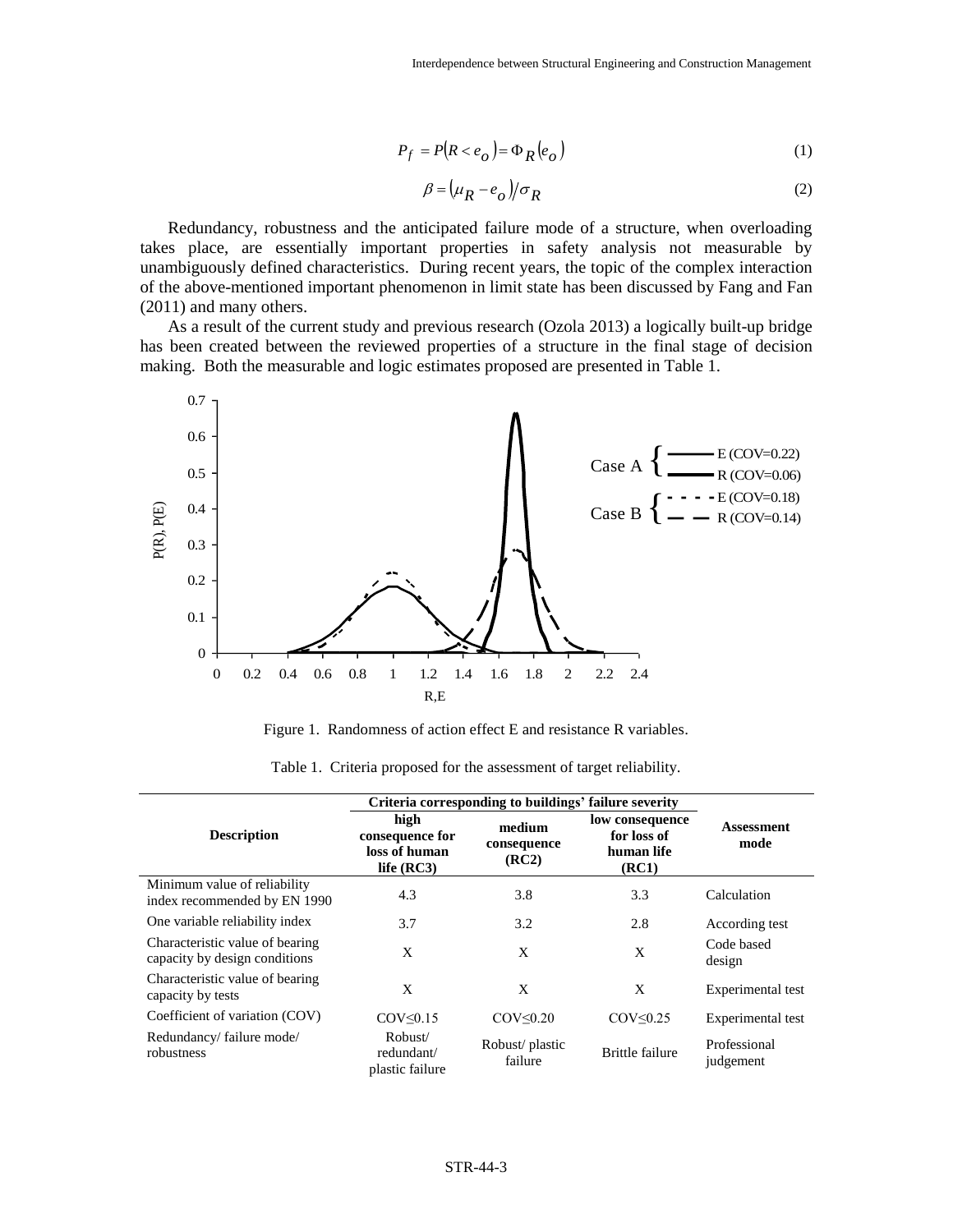# **3 ASSESSMENT OF TARGET RELIABILITY ACCORDING TO TEST DATA**

The floor structure named by manufacturers as "Easi-Joist" has been tested and analyzed with the purpose to assess the target reliability. The experimental and design model inspected are shown in Figure 2. The span of simply supported model is 1.64 m, the span to depth ratio – 9.6. Section sizes of solid timber (C24) elements are 70 x 45 mm. Structural steel profiles of class S275 (Uprofile of thickness 1.2 mm, depth 30 mm, width 12 mm). Ten "Easi-Joist" models were tested up to failure using the universal testing machine "Instron" under static load of a rate of 50 N/s. Buckling of compressed steel elements were observed over thin section around upper chord as predominant failure mode during the static tests of ten models (see Figure 3).



Figure 2. "Easi-Joist" model, geometric shape and axial force multipliers.





Figure 3. Characteristic failure mode of "Easi-Joist" model.

The safety assessment procedure of "Easi Joist" was completed with the results listed as follows: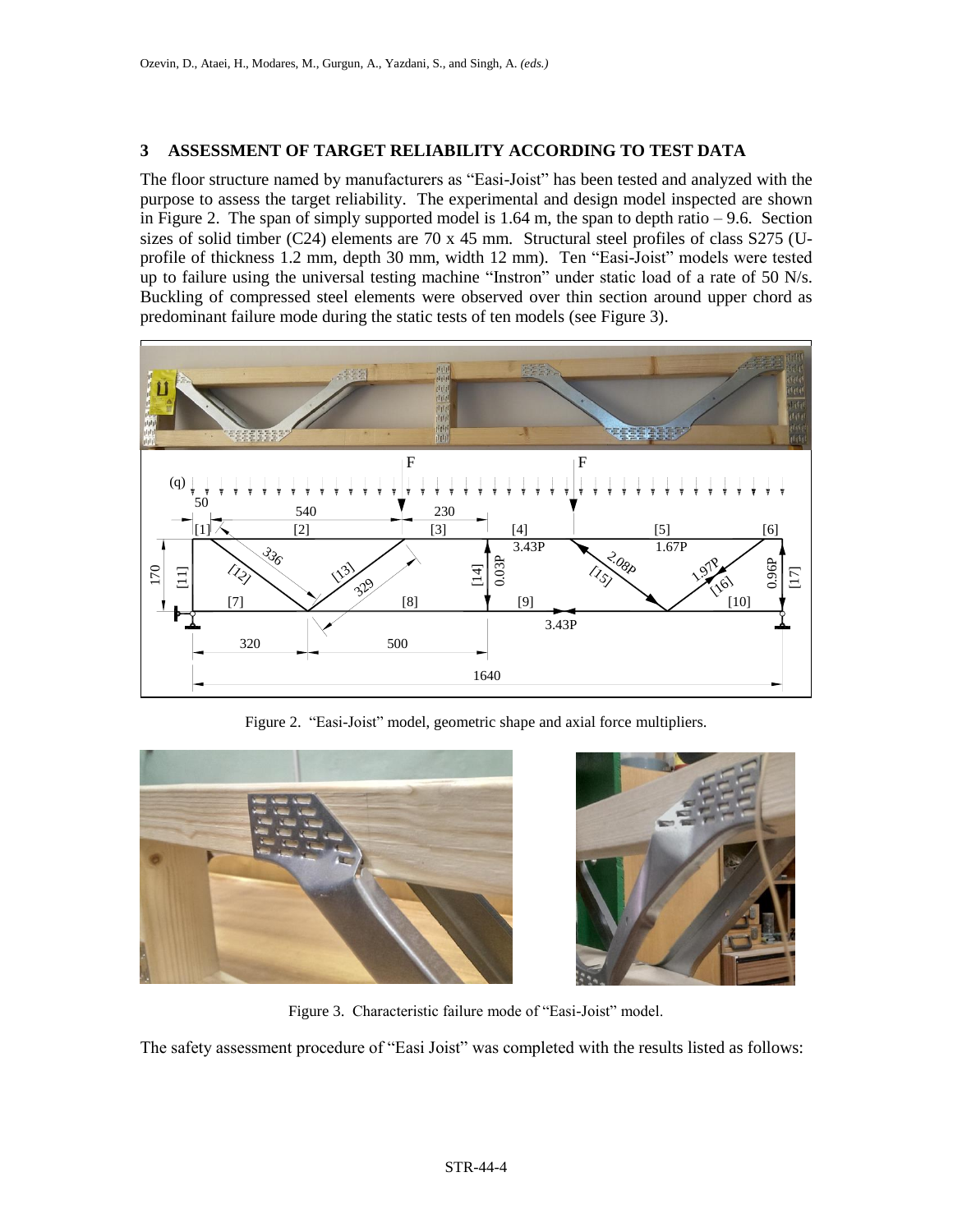- Characteristic value of shortterm point load is  $F_k = 6$  kN according to Eurocode-based design methodology determined as a minimal value from nine limit state conditions of EN 1995-1-1 (2004) and EN 1993-1-1 (2005) referable to the timber-steel composition inspected.
- Processing of experimentally determined bearing capacities data set using the EN 14358 (2006) method "Acceptance criteria for a sample" results to value very close  $F_{k,t}$ = 6.04 kN. Capacities data set exhibited good fitness with lognormal distribution, see Figure 4, and the proper value of the coefficient of variation estimated is  $COV = 0.078$ .
- Experimental tests are useful to reveal the weakest link in the system. For system inspected it is a section of buckled steel element near upper chord where flanges of Uprofiles are cut off, and the whole compression force remains to be transferred by a thin (1.2 mm) web section only. Normally this weakest section may be overlooked by designer in routine design procedure.
- Regarding the anticipated failure mode, the "Easi Joist" structure may be characterized as one capability, which depends on the behavior of the elements in the longitudinal buckling. That means an inherent trend of the structures toward a plastic failure mode in the ultimate limit state.
- The part of the area under force displacement diagrams reproduced by the INSTRON software is indicative for the limit state toughness of a structure. It was estimated as a positive feature in terms of safety of the structure as an onset of the limit state is expected to be accompanied by progressive growth of plastic deformations.
- Assuming design capacity  $F_d = 5.4$  kN ( $F_d = F_k/\gamma_f$ ) equal to fixed maximal value in load side of performance diagram (see Figure 1), a value of one variable reliability index is *β*=  $(\mu_R - e_o)/\sigma_R = (7.14 - 5.45)/0.56 = 3.0.$
- Redundancy of the "Easi Joist" structure was assessed by gradually excluding elements assumed to be broken. Large deformations are expected but not a brittle failure.



Load bearing capacity, kN

Figure 4. Lognormal distribution curve superimposed on static test data of bearing capacity and its codified values.